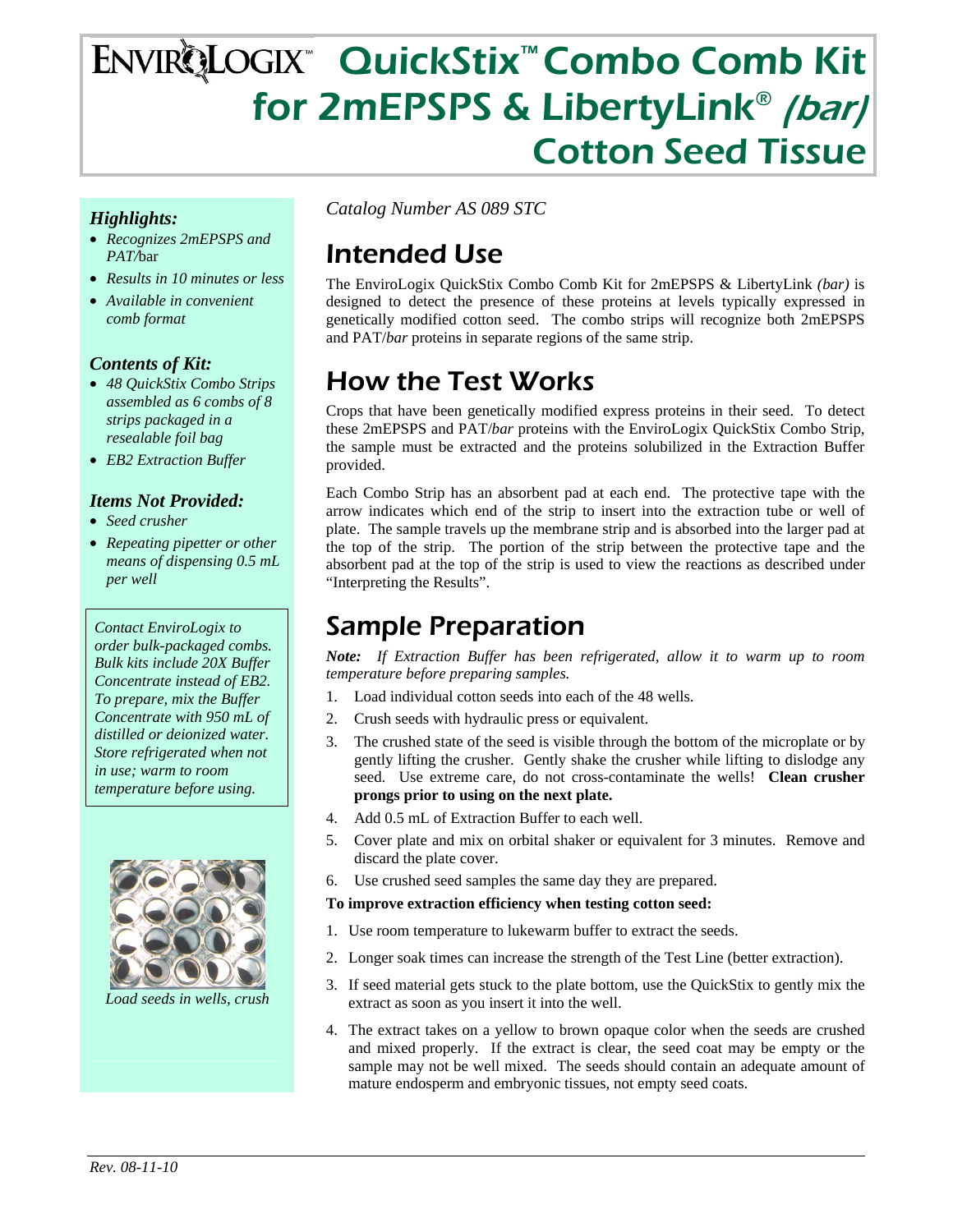

*Remove QuickStix Combs* 



*Insert Comb into plate* 

## How to Run the QuickStix Comb Test

- 1. Allow refrigerated foil bag to come to room temperature before opening. Remove the QuickStix Combo Combs to be used. A blank space is provided to label each Comb if desired. Avoid bending the strips.
- 2. Place the combs into the wells with the colored tape facing you. The sample will travel up the strip.
- 3. Allow the strip to develop for 10 minutes before making final assay interpretations. Positive sample results may become obvious much more quickly.
- 4. Remove the Comb from the wells to read. To retain the strips, cut off and discard the bottom section of the strips covered by the arrow tape.

### Interpreting the Results

Development of the Control Line within 10 minutes indicates that the strip has functioned properly. Any strip that does not develop a Control Line should be discarded and the sample re-tested using another strip.

**One Line** – If the extract is from a negative sample, the strip will only show the Control Line. Development of the Control Line within 10 minutes indicates that the strip has functioned properly. Any strip that does not develop a Control Line should be discarded, and the sample re-tested using another strip.



*Any clearly discernable pink Test Line is considered positive* 

**Three Lines** – If the extract is from a sample

containing both 2mEPSPS and PAT/*bar* proteins, a total of three lines will appear.

**Two Lines** – If the extract contains either 2mEPSPS or PAT/*bar* proteins, the strip will develop two lines. To identify the positive Test Line, compare the strip to the Interpretation Guide.

Extracts containing 2mEPSPS protein will exhibit a Test Line about 5 mm below the Control Line; extracts containing PAT/*bar* protein will exhibit a Test Line about 10 mm below the Control Line.

### Kit Storage

This Kit can be stored at room temperature, or refrigerated for a longer shelf life. Please note the shelf life on the kit box for each storage temperature. The kit may be used in field applications; however, prolonged exposure to high temperatures may adversely affect the test results. Do not open the foil bag until ready to use the test strips.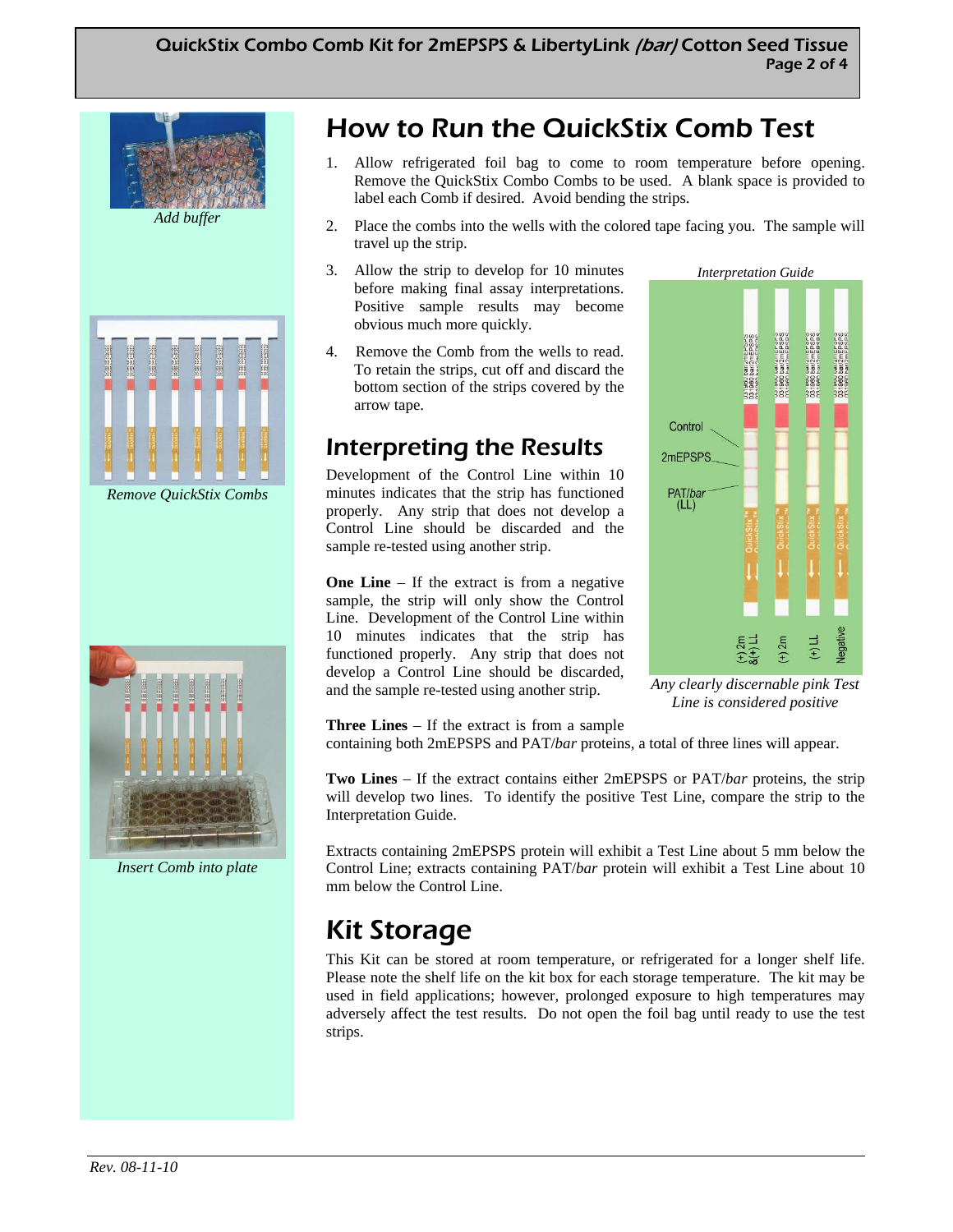

### Precautions and Notes

- This kit is designed for screening for presence or absence only and is not meant to be quantitative.
- As with all tests, it is recommended that results be confirmed with an alternate method if necessary.
- The assay has been optimized using the protocol and buffer provided in the kit. Deviation from this protocol may invalidate the results of the test.
- The results generated through the proper use of this kit reflect the condition of the working sample directly tested. Extrapolation as to the condition of the originating lot from which the working sample was derived should be based on sound sampling procedures and statistical calculations which address random sampling effects, non-random seed lot sampling effects, and assay system uncertainty. A negative result obtained when properly testing the working sample does not necessarily mean the originating lot is entirely negative for the analyte or protein in question.
- A negative result with this kit does not mean that the sampled tissue has not been otherwise genetically modified.
- Warning: a strong positive result may safely be interpreted in as little as 2 minutes after sample addition. It is not safe, however, to conclude that a sample is negative before a full 10 minutes has elapsed, as a weak positive sample may require the full 10 minutes for a distinct Test Line to appear.
- Protect all components from hot or cold extremes of temperature when not in use. Do not leave in direct sunlight or in vehicle.